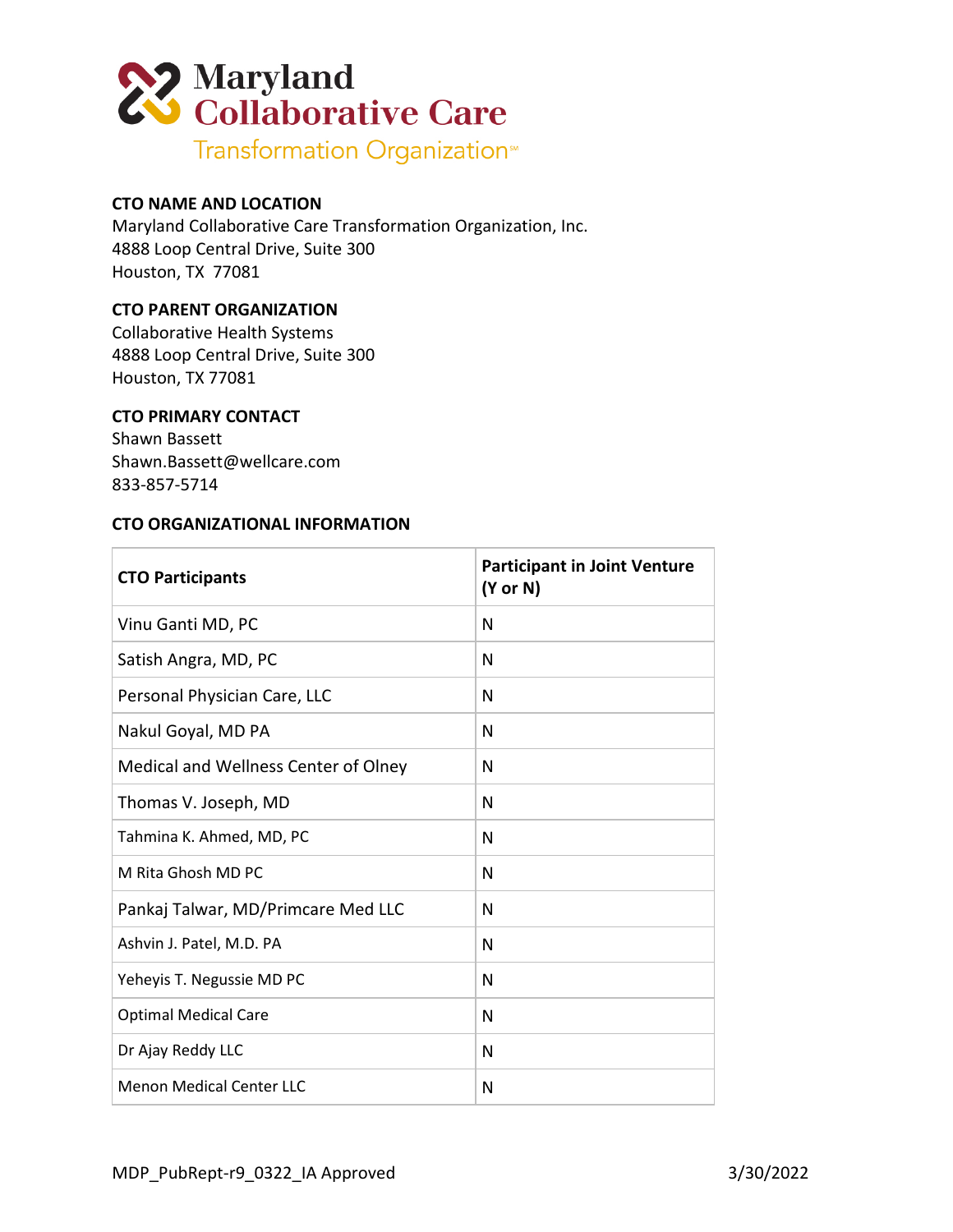

| <b>Doctors First Primary Care</b>          | N |
|--------------------------------------------|---|
| Suresh K Gupta MD PA                       | N |
| Praveen K Gupta, M.D., L.L.C.              | N |
| Mohammad A Khalid M.D. PC                  | N |
| Omni Health Management Group               | N |
| <b>Opal Medical Group</b>                  | N |
| Primary and Alternative Medicine Center PA | N |
| <b>Shahid Mahmood Family Practice</b>      | N |
| Mikhail Gendel Family Practice, LLC        | N |
| Eveit E. Gobrial, MD, LLC                  | N |
| Felix Sokolsky MD, Internal Medicine PC    | N |
| Greater Washington Medicenter LLC          | N |
| Parkway Medical Association LLC            | N |
| Rodolfo E Fernandez MD PA                  | N |
| Shyamsundar Rajan MD PC                    | N |
| <b>Allegheny Medical LLC</b>               | N |

# **INTERDISCIPLINARY CARE MANAGEMENT TEAM**

| <b>Clinical Manager</b>  | Raishonda Jefferson, DNP     |
|--------------------------|------------------------------|
| Care Manager, RN         | Joanna Hill, RN              |
| Care Manager, RN         | Lois Samuel, RN              |
| Care Manager, RN         | Jantinee Hicks, RN           |
| Care Manager, RN         | Brenda Bannerman-Dickson, RN |
| Care Manager, RN         | Beth Gray, RN                |
| Care Manager, SW         | <b>Shelley Sheeler</b>       |
| Care Manager, LPN        | <b>Ebony Vargas</b>          |
| Community Health Worker, | Flauren DeSouza, CHW         |
| <b>CHW</b>               |                              |
| Community Health Worker, | Kristen Foreman, CHW         |
| <b>CHW</b>               |                              |